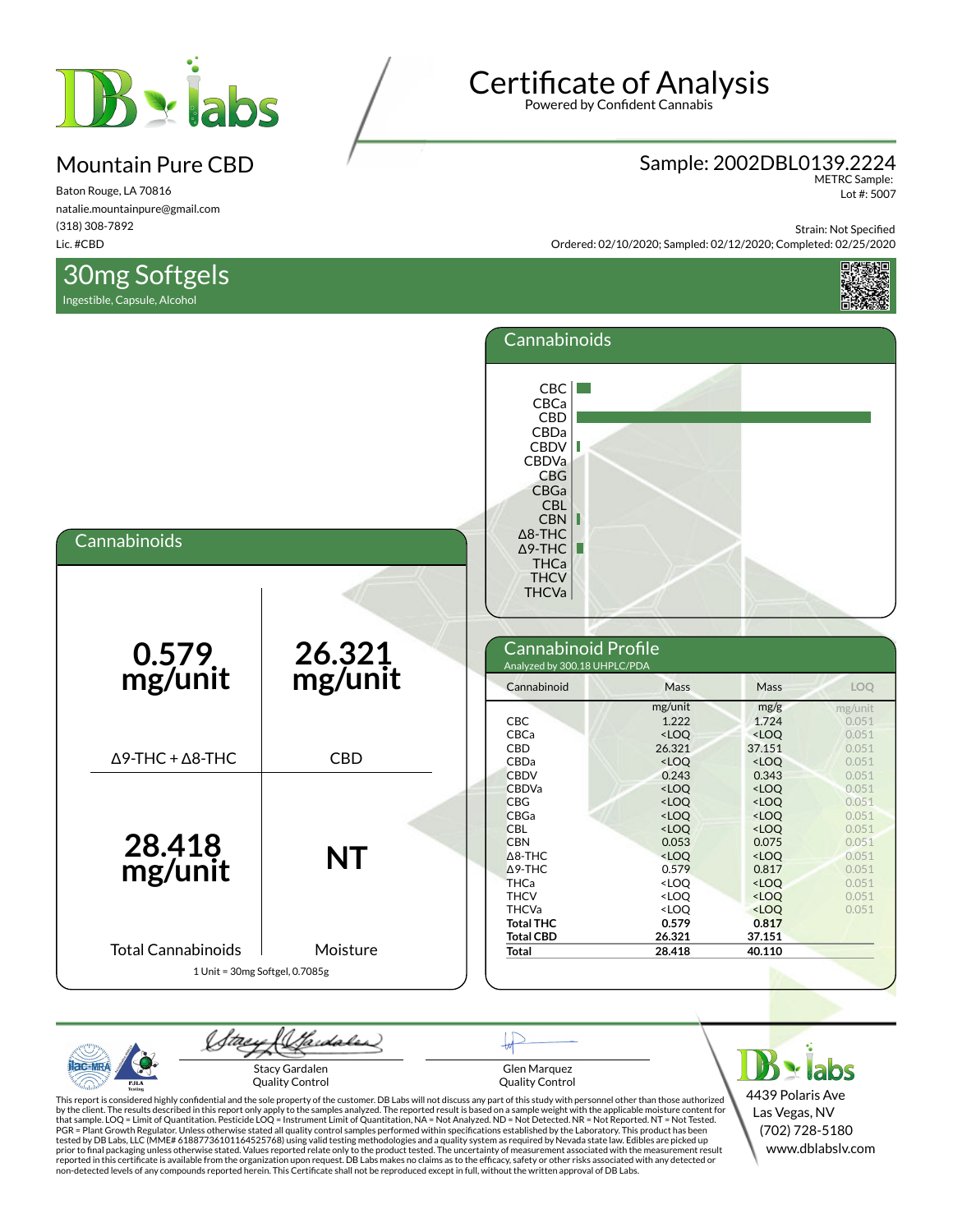

Baton Rouge, LA 70816 natalie.mountainpure@gmail.com (318) 308-7892 Lic. #CBD

30mg Softgels

Ingestible, Capsule, Alcohol

# Certificate of Analysis

Powered by Confident Cannabis

#### Sample: 2002DBL0139.2224

METRC Sample: Lot #: 5007

Strain: Not Specified

Ordered: 02/10/2020; Sampled: 02/12/2020; Completed: 02/25/2020



| <b>Quantitative Analysis</b>           | LOQ                             | Limit         | <b>Mass</b> | <b>Status</b> |              |      |
|----------------------------------------|---------------------------------|---------------|-------------|---------------|--------------|------|
|                                        | CFU/g                           | $CFU/g$ CFU/g |             |               |              |      |
| Aerobic Bacteria                       | 700                             | 100000        | $<$ LOQ     | Pass          |              |      |
| Bile-Tolerant Gram-Negative Bacteria   | 70                              | 1000          | $<$ LOQ     | Pass          | $\cdot$ labs |      |
|                                        |                                 |               |             |               | APPROVED     |      |
|                                        |                                 |               |             |               |              |      |
|                                        |                                 |               |             |               |              |      |
|                                        | <b>Detected or Not Detected</b> |               |             | <b>Status</b> |              |      |
| <b>Qualitative Analysis</b><br>E. Coli | Not Detected                    |               |             | Pass          |              |      |
| Salmonella                             | Not Detected                    |               |             | Pass          |              |      |
|                                        |                                 |               |             |               |              |      |
|                                        |                                 |               |             |               |              |      |
|                                        |                                 |               |             |               |              |      |
|                                        |                                 |               |             |               |              |      |
|                                        |                                 |               |             |               |              |      |
|                                        |                                 |               |             |               |              |      |
|                                        |                                 |               |             |               |              |      |
|                                        |                                 |               |             |               |              |      |
|                                        |                                 |               |             |               |              |      |
|                                        |                                 |               |             |               |              | Pass |
|                                        |                                 |               |             |               |              |      |
|                                        |                                 |               |             |               |              |      |
|                                        |                                 |               |             |               |              |      |
|                                        |                                 |               |             |               |              |      |
| Foreign Matter                         | $\mathbf{B}$ - labs             |               |             |               |              |      |
|                                        |                                 |               |             |               |              |      |
|                                        | APPROVED                        |               |             |               |              |      |
|                                        |                                 |               |             |               |              |      |
|                                        |                                 |               |             |               |              |      |

TNC = Too Numerous to Count Stary (Sadales)  $B \times$ labs ilac-MR Stacy Gardalen Glen Marquez Quality Control Quality Control PJLA 4439 Polaris Ave Las Vegas, NV

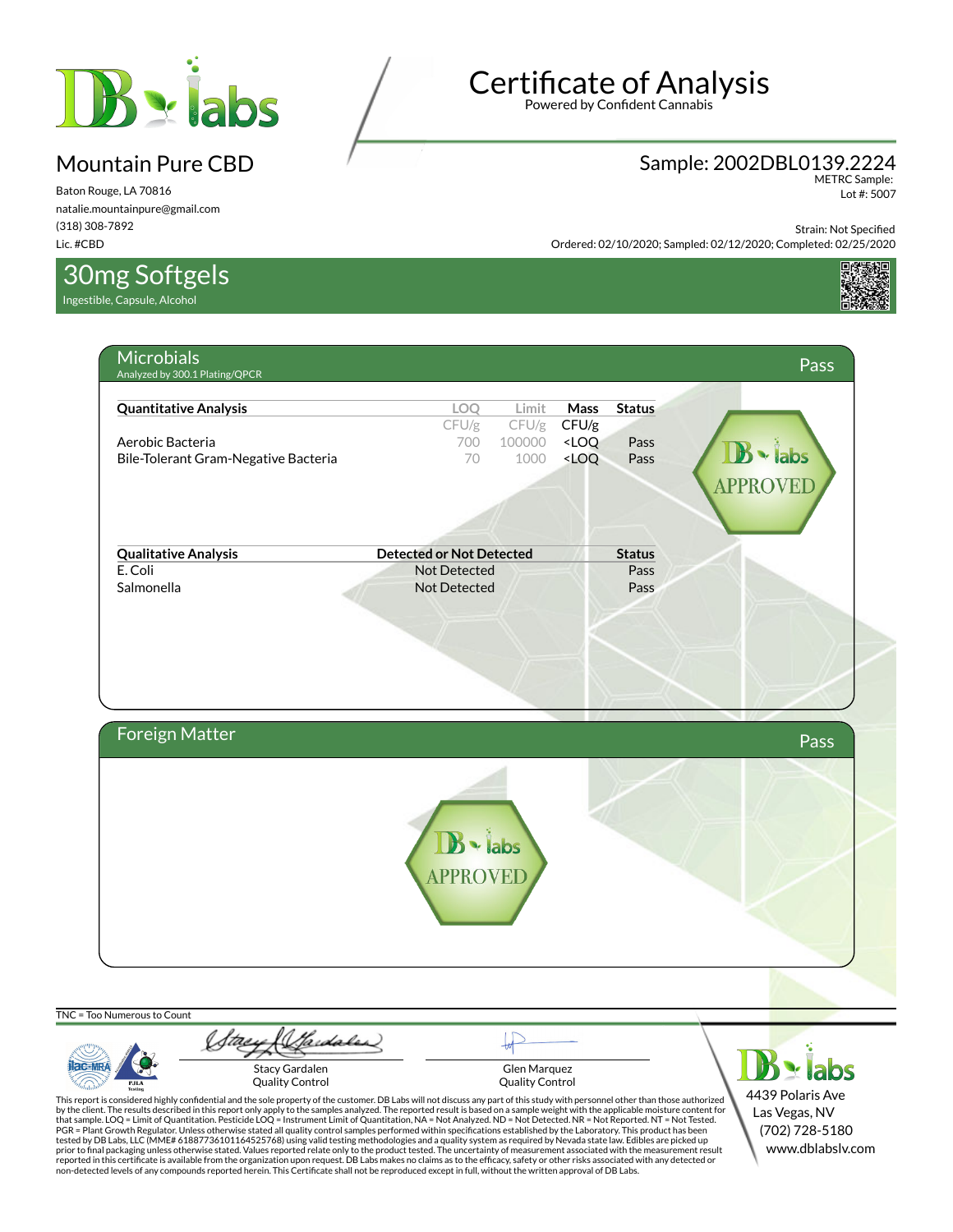

Baton Rouge, LA 70816 natalie.mountainpure@gmail.com (318) 308-7892 Lic. #CBD

### 30mg Softgels

Ingestible, Capsule, Alcohol

# Certificate of Analysis

Powered by Confident Cannabis

#### Sample: 2002DBL0139.2224

METRC Sample: Lot #: 5007

Strain: Not Specified

Ordered: 02/10/2020; Sampled: 02/12/2020; Completed: 02/25/2020



| Compound                       | <b>LOO</b> | Limit      | <b>Mass</b>                                              | <b>Status</b> |                 |
|--------------------------------|------------|------------|----------------------------------------------------------|---------------|-----------------|
|                                | PPB        | <b>PPB</b> | PPB                                                      |               |                 |
| Abamectin                      | 10         | 200        | <loq< td=""><td>Pass</td><td></td></loq<>                | Pass          |                 |
| Acequinocyl                    | 10         | 4000       | <loq< td=""><td>Pass</td><td>labs</td></loq<>            | Pass          | labs            |
| <b>Bifenazate</b>              | 10         | 400        | <loq< td=""><td>Pass</td><td></td></loq<>                | Pass          |                 |
| <b>Bifenthrin</b>              | 10         | 100        | <loq< td=""><td>Pass</td><td><b>APPROVEI</b></td></loq<> | Pass          | <b>APPROVEI</b> |
| Cyfluthrin                     | 10         | 2000       | <loq< td=""><td>Pass</td><td></td></loq<>                | Pass          |                 |
| Cypermethrin                   | 10         | 1000       | <loq< td=""><td>Pass</td><td></td></loq<>                | Pass          |                 |
| Daminozide*                    | 10         | 800        | $<$ LOQ                                                  | Pass          |                 |
| Dimethomorph                   | 10         | 2000       | <loq< td=""><td>Pass</td><td></td></loq<>                | Pass          |                 |
| Etoxazole                      | 10         | 400        | <loq< td=""><td>Pass</td><td></td></loq<>                | Pass          |                 |
| Fenhexamid                     | 10         | 1000       | <loq< td=""><td>Pass</td><td></td></loq<>                | Pass          |                 |
| Flonicamid                     | 10         | 1000       | $<$ LOQ                                                  | Pass          |                 |
| Fludioxonil                    | 10         | 500        | <loq< td=""><td>Pass</td><td></td></loq<>                | Pass          |                 |
| Imidacloprid                   | 10         | 500        | $<$ LOQ                                                  | Pass          |                 |
| Myclobutanil                   | 10         | 400        | $<$ LOQ                                                  | Pass          |                 |
| Paclobutrazol*                 | 10         | 400        | $<$ LOQ                                                  | Pass          |                 |
| Piperonyl Butoxide             | 10         | 3000       | $<$ LOQ                                                  | Pass          |                 |
| <b>Plant Growth Regulators</b> | 10         | 50         | <loq< td=""><td>Pass</td><td></td></loq<>                | Pass          |                 |
| Pyrethrins                     | 10         | 2000       | $<$ LOQ                                                  | Pass          |                 |
| Quintozene                     | 10         | 800        | $<$ LOQ                                                  | Pass          |                 |
| Spinetoram                     | 10         | 1000       | <loq< td=""><td>Pass</td><td></td></loq<>                | Pass          |                 |
| Spinosad                       | 10         | 1000       | <loq< td=""><td>Pass</td><td></td></loq<>                | Pass          |                 |
| Spirotetramat                  | 10         | 1000       | <loq< td=""><td>Pass</td><td></td></loq<>                | Pass          |                 |
| Thiamethoxam                   | 10         | 400        | <loq< td=""><td>Pass</td><td></td></loq<>                | Pass          |                 |
| Trifloxystrobin                | 10         | 1000       | <loq< td=""><td>Pass</td><td></td></loq<>                | Pass          |                 |

Notes:



Hardaler Stacy Gardalen Quality Control

Glen Marquez Quality Control

 $B$  x labs 4439 Polaris Ave Las Vegas, NV (702) 728-5180 www.dblabslv.com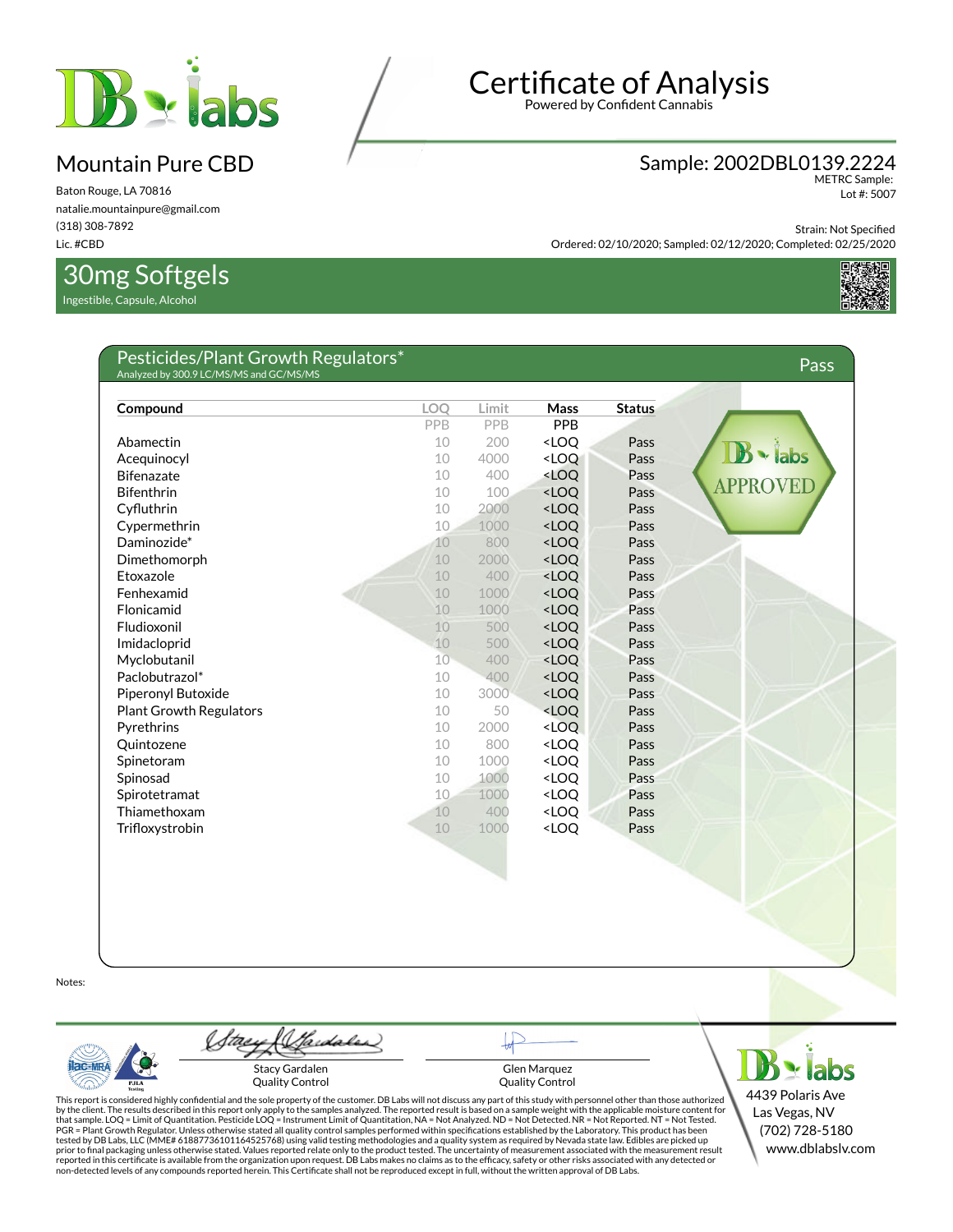

Baton Rouge, LA 70816 natalie.mountainpure@gmail.com (318) 308-7892 Lic. #CBD

30mg Softgels

Ingestible, Capsule, Alcohol

# Certificate of Analysis

Powered by Confident Cannabis

# Sample: 2002DBL0139.2224 METRC Sample:

Lot #: 5007

Strain: Not Specified

Ordered: 02/10/2020; Sampled: 02/12/2020; Completed: 02/25/2020



| Compound       | LOQ        | Limit      | Mass                                                                    | <b>Status</b> |                     |
|----------------|------------|------------|-------------------------------------------------------------------------|---------------|---------------------|
|                | <b>PPM</b> | <b>PPM</b> | PPM                                                                     |               |                     |
| <b>Butanes</b> | 69         | 500        | <loq< td=""><td>Pass</td><td></td></loq<>                               | Pass          |                     |
| Heptane        | 69         | 500        | <loq< td=""><td>Pass</td><td><math>\mathbf{B}</math> - labs</td></loq<> | Pass          | $\mathbf{B}$ - labs |
| Propane        | 69         | 500        | <loq< td=""><td>Pass</td><td><b>APPROVED</b></td></loq<>                | Pass          | <b>APPROVED</b>     |
|                |            |            |                                                                         |               |                     |
|                |            |            |                                                                         |               |                     |

Gardaler Stacy Gardalen Quality Control

Glen Marquez Quality Control